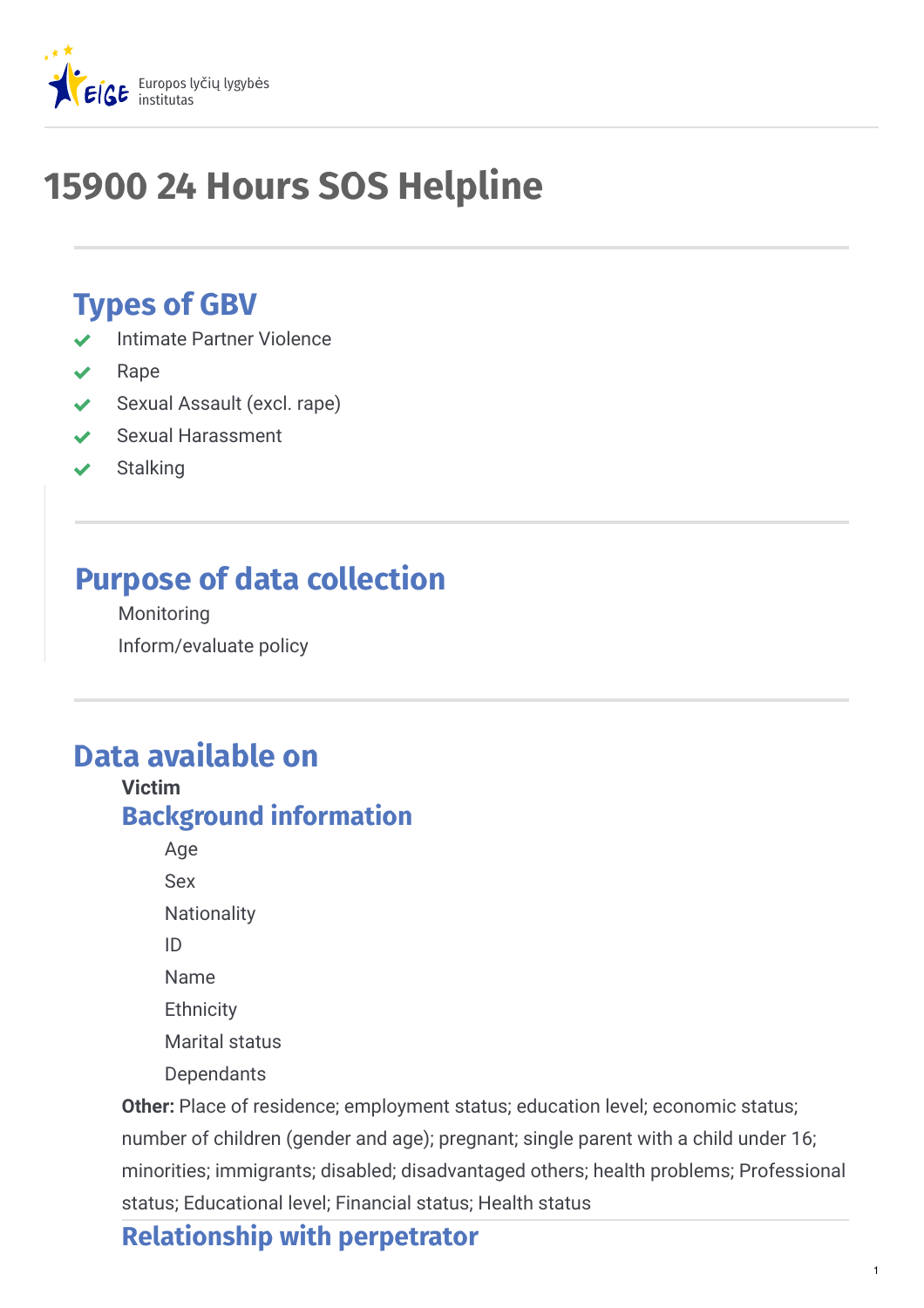Yes

**Type of relationship:** Spouse, former spouse, partner, former partner, another family member, third known person, unknown person

### **Repeatedly suffering from GBV**

Yes

### **Perpetrator Background information**

Age Sex **Nationality** ID Name **Ethnicity** Marital status **Dependants** 

**Other:** Place of residence; employment status; education level; economic status; psychiatric problems; addictions; health problems; Professional status; educational level; Financial status; Health status

# **Relationship with victim**

Yes

**Additional information:** This means that it is recorded whether there exists a previous relationship between victim and offender (e.g. family, intimate partner) or not (stranger).

## **Re-offending**

No

### **Witness Background information**

Age Sex Nationality ID Name **Ethnicity** Marital status **Dependants** 

# **Relationship with victim/perpetrator**

Yes

# **Incident description by witness**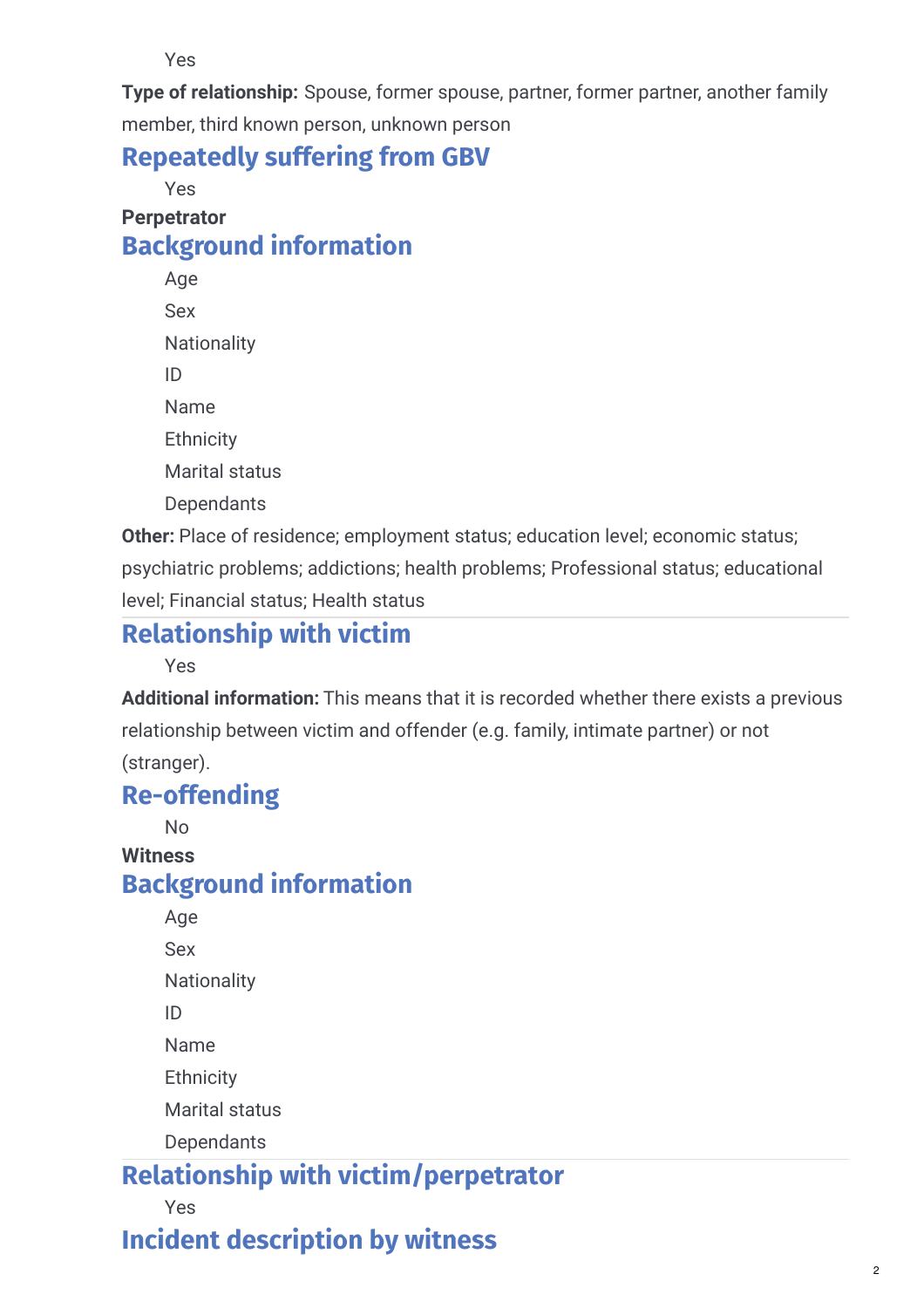Yes

### **Children witnessing IPV incident**

Yes

**Incident**

### **Code system used**

No codes used

## **Description of incident**

Date/time

Harm/injuries

Location

Type of violence

**Other:** Forms of violence (physical, psychological, sexual, verbal, economic,

prostitution, trafficking)

### **Protection order**

No

### **Civil justice data**

No information available

### **Incident respond resources**

Human resources

Financial resources

Other resources

#### **Prosecution process**

This administrative data source does not collect information on Prosecution process  $\overline{\mathbf{x}}$ 

#### **Outcomes**

**x** This administrative data source does not collect information on Outcomes

# **Characteristics Storage System**

# $\vee$  In paper form

- 
- Electronically (single files)
- Electronically (database)

# **Frequency of updating**

Ongoing

### **Quality assurance process**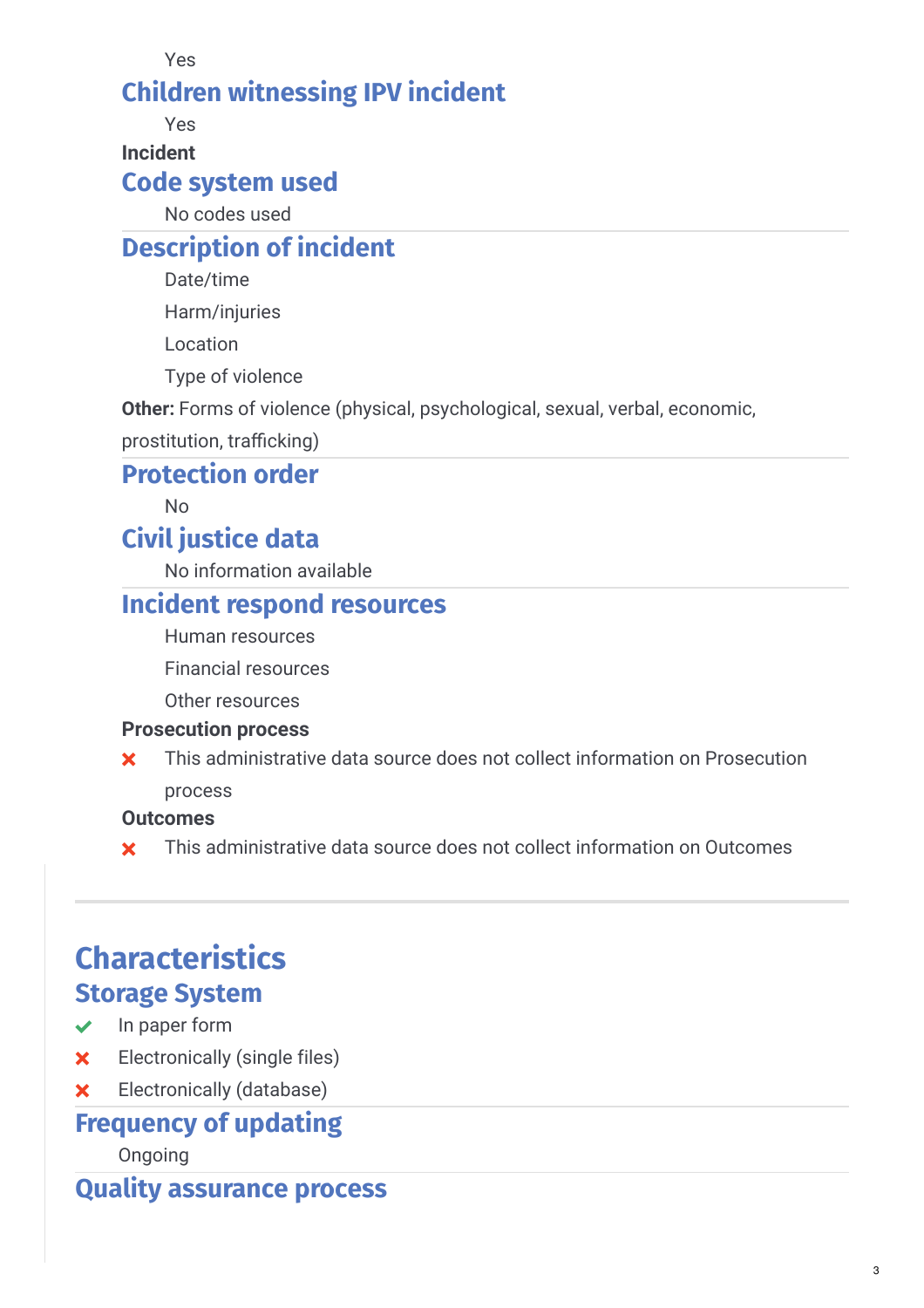There is no quality assurance process. The data is illustrating the operation of the Line and it is based on the caller's narrative.

### **Comparability**

- Geographical
- Over time
- **x** None

### **Timeliness**

Immediately

Additional information: This depends on the time when the caller reports the incident. The recording in the database is immediate.

# **Current developments**

There is in process the upgrading of the existing database in a web database.

# **Relation with third parties**

### **Reported to third parties**

Yes

### **Name of organisation:**

Press, Parliamentary Control, Financial Audit Committee, European Commission

### **Used by third parties:**

No

### **Reporter**

- $\vee$  Victim
- Witness
- Offender

# **Website**

Link to [website](http://www.ypes.gr)  $\Box$ 

Link to [website](http://www.isotita.gr) the contract of the contract of  $\mathbb Z$ 

 $\Box$  Link to [website](http://www.womensos.gr)  $\Box$